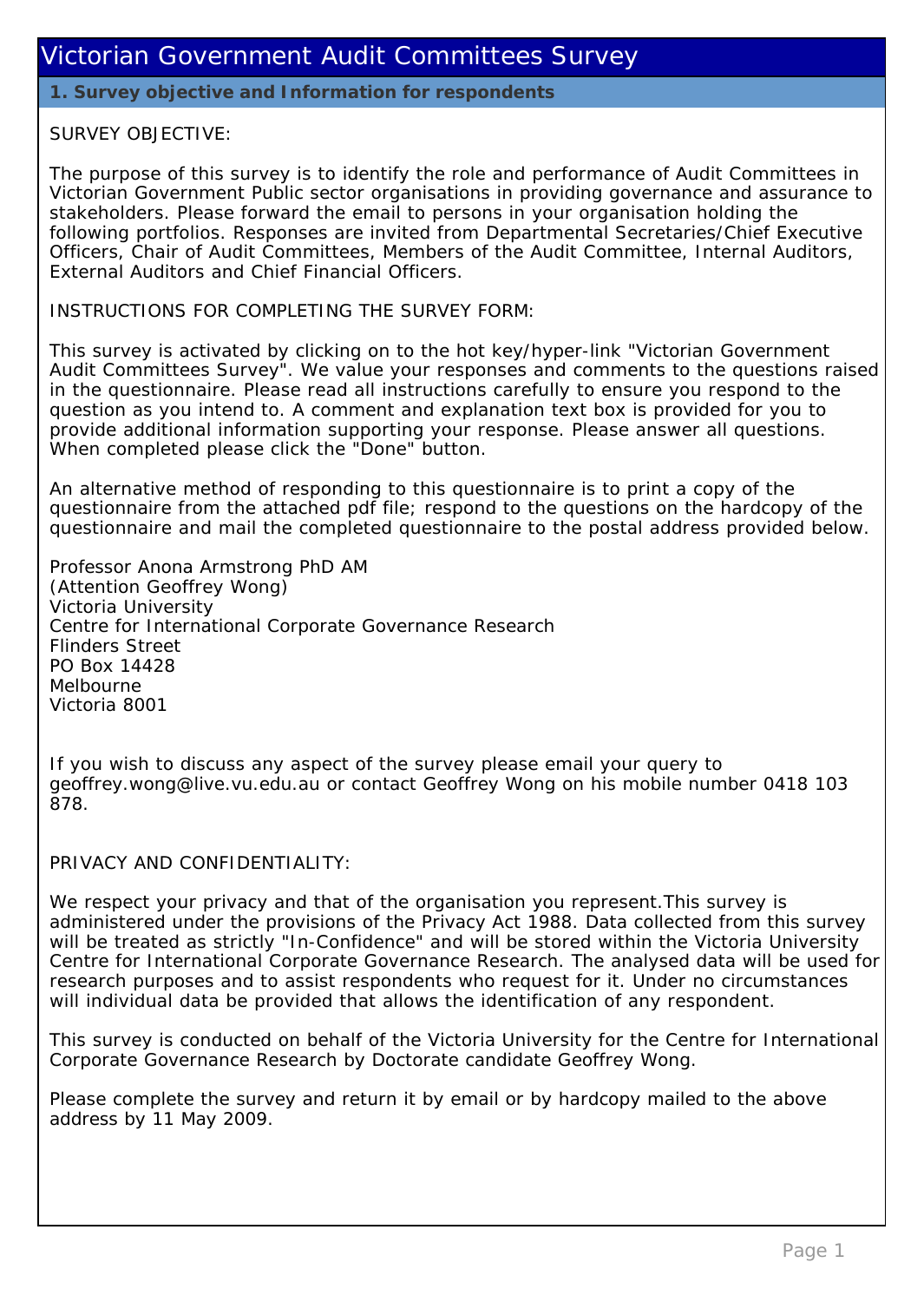**2. General Information - Your organisation**

This section provides general information about you and your organisation.

- **1. What is the name of your organisation?**
- **2. Are you?**
- tn Female
- tn Male

**3. In the context of your organisation's function, as classified by the Victorian Auditor General, what type of organisation are you?**

- tn Department
- tn Public Body
- $n<sub>n</sub>$  University & Educational Institutions
- $n<sub>n</sub>$  Public Hospital & ambulance services
- tn Community Health
- $n$  Superannuation funds
- $n<sub>n</sub>$  Company, trust, joint venture
- the Water Authority
- n Regional waste management group
- **hammla Muncipal Council**
- h Regional Library Corporation
- tn Public Cemetery
- **4. How many people are employed in your organisation?**
- $ln \leq 100$
- nmlkj 101 500
- $n = 501 1,000$
- $n = 1,001 5,000$
- $n = 5,001 10,000$
- $|n| > 10,000$
- **5. What is the annual budget of your organisation?**
- $\ln$  <\$100m
- $ln$  \$101m \$500m
- $n = $501m $1,000m$
- $ln > $1,000m$
- **6. Does your organisation have an Audit Committee?**
- nmlkj Yes
- th No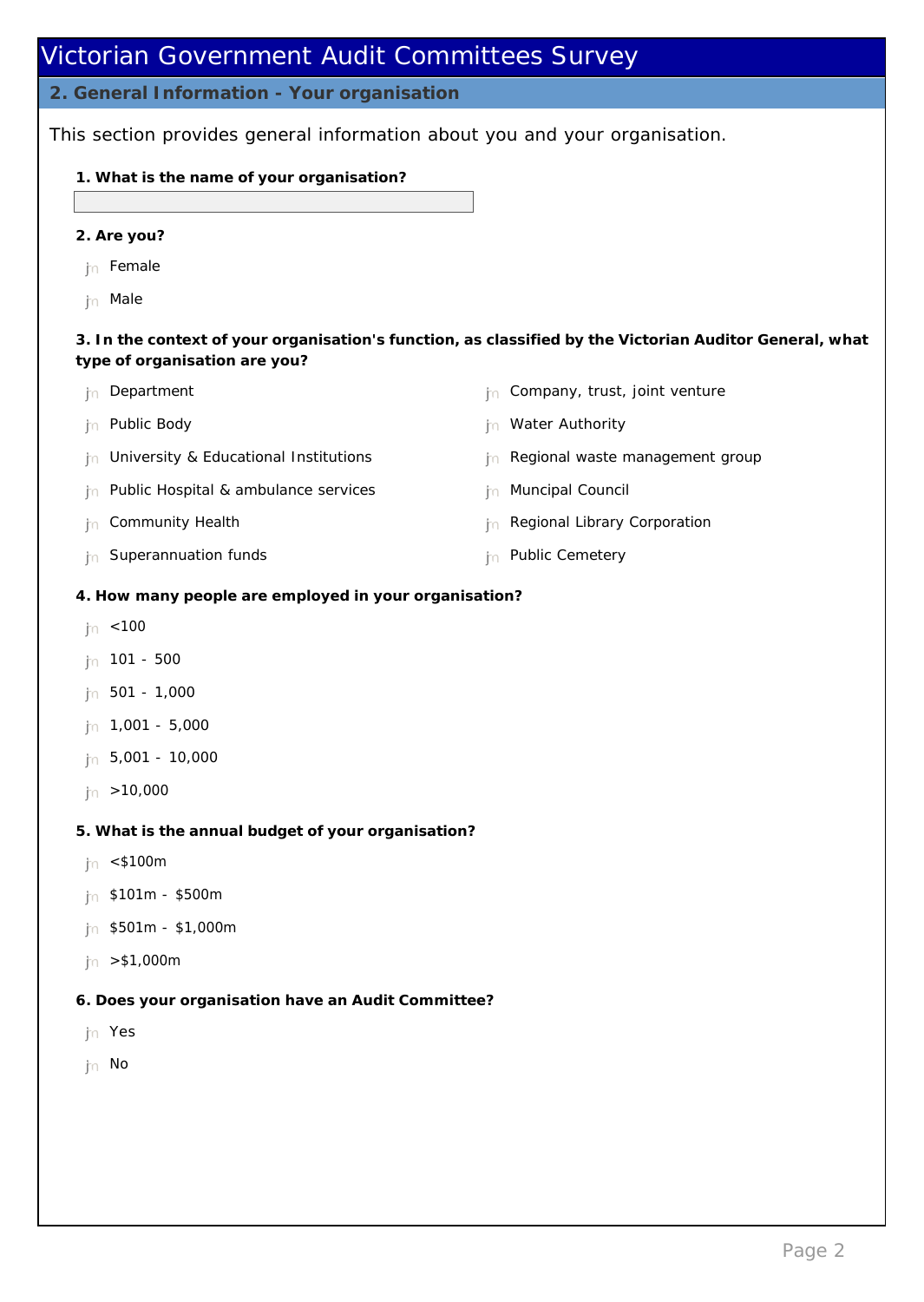**7. When was your Audit Committee created?**

**n.b. In 1994 Victoria implemented the Financial Management Act. The accompanying Directions of the Minister for Finance provided guidance on Audit Committees.**

jn Before 1994

- $ln$  1994
- $n$  After 1994

Specific year (if known)

**8. How many independent members are there in your Audit Committeee?** 

- th None
- th One
- nmlkj Two
- $\ln$  Three
- $\mathfrak{f}_n$  Four
- hn Five
- $\ln$  > Five

**9. How many members of your Audit Committee are internal managers/Directors from your organisation?** 

- th None
- th One
- nmlkj Two
- $ln$  Three
- th Four
- $jn$  Five
- $\ln$  >Five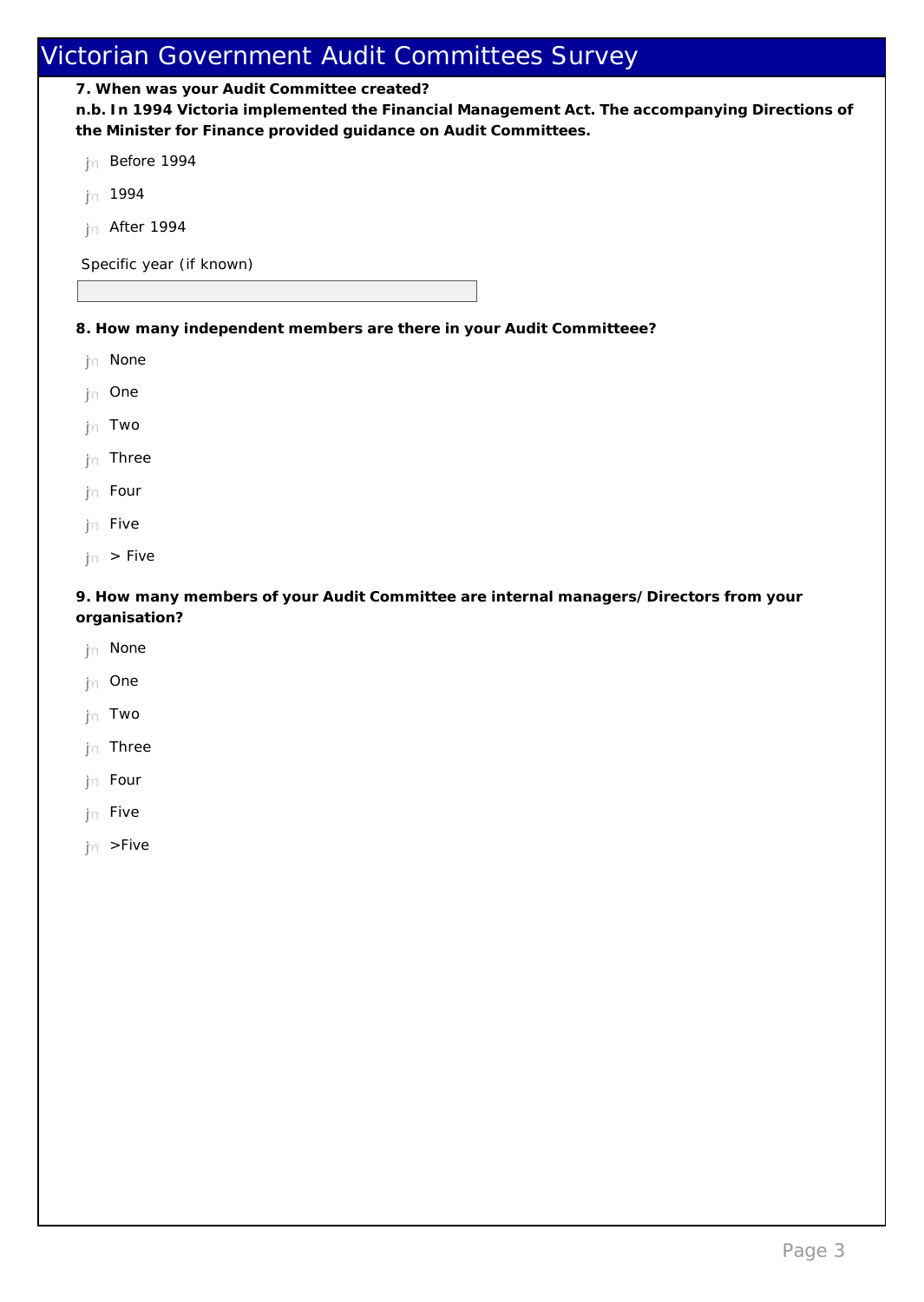## Victorian Government Audit Committees Survey **10. What is your role (position title) in the organisation?** tn Departmental Secretary <sub>In</sub> Chief Executive Officer  $n<sub>n</sub>$  Chairperson of the Audit Committee  $n<sub>0</sub>$  Independent Member of the Audit Committee **hn** Internal Auditor hn External Auditor th Management Member of the Audit Committee In Administration & Secretarial Support to the Audit Committee Other (please specify)  $\vert \equiv \vert$  $\left| \frac{1}{2} \right|$

**11. Is the Chairperson of the Audit Committee, an independent member or management member?**

- <sub>in</sub> Independent Member
- tn Management Member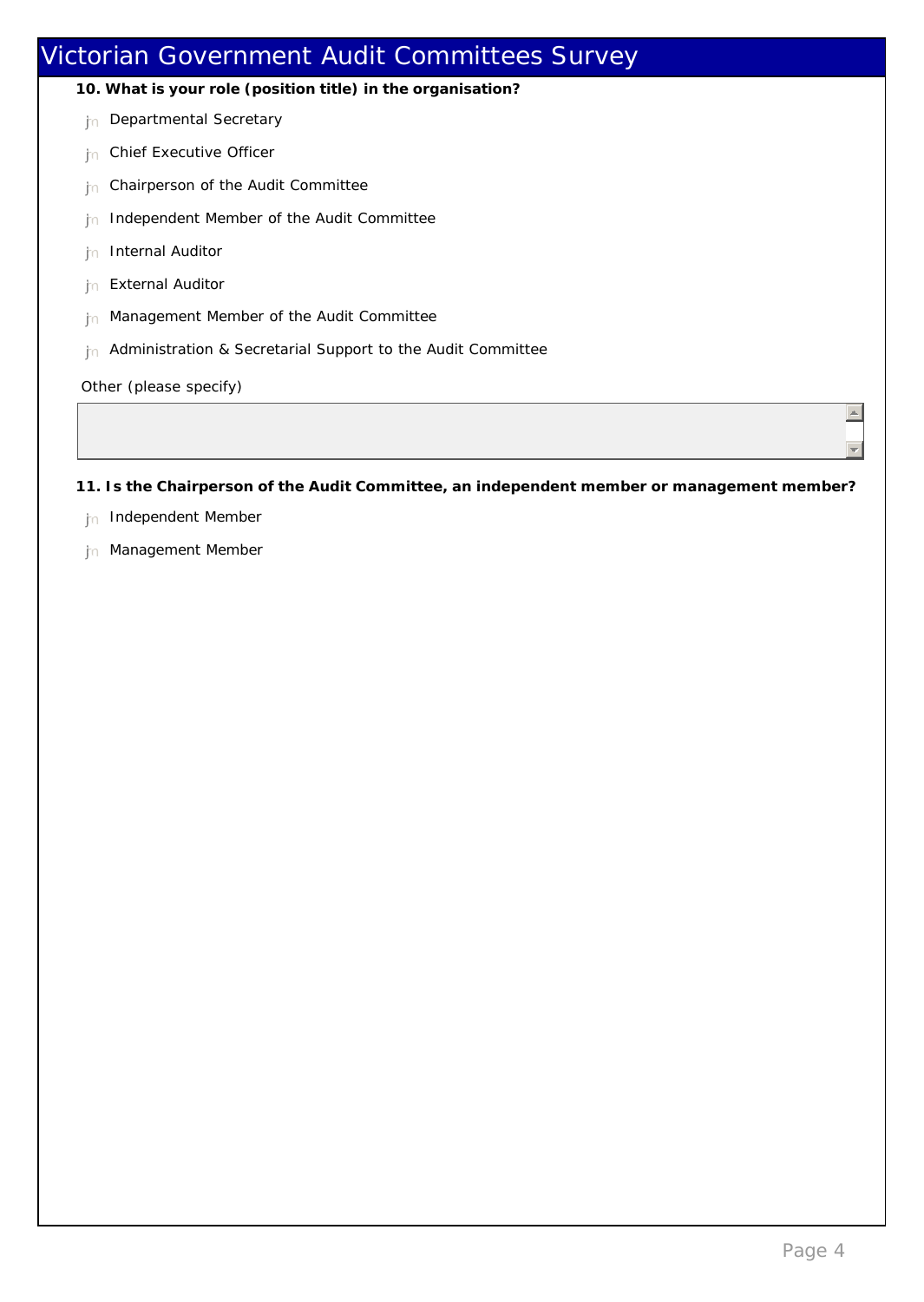#### **3. Audit Committee - Your Audit Committee**

This section captures the role, members, structure, functions, and processes of your Audit Committee. Please respond to each of these questions.

**12. What is the role of your Audit Committee? In your opinion:**

|                                                                                                                               | Strongly | Disagree<br>disagree somewhat | Neither<br>agree nor<br>disagree | Agree<br>somewhat | Strongly<br>agree |
|-------------------------------------------------------------------------------------------------------------------------------|----------|-------------------------------|----------------------------------|-------------------|-------------------|
| a. Does it assist management on good governance<br>practices?                                                                 | jn       | jn                            | jn                               | jn                | jn                |
| b. Does it scrutinise your organisation's compliance<br>with legislative requirements - Financial Management<br>Act 1994?     | jn       | jn                            | jn.                              | jn                | j٥                |
| c. Is it strengthed by the inclusion of non-executive<br>(independent) members?                                               | jn       | jn                            | jn                               | jn                | jn                |
| d. Is it discharging its responsibilities for the<br>prevention of fraud, other irregularities, and errors?                   | ∫n       | ∫n                            | ∫∩                               | j∩                | jn                |
| e. Does it preserve and enhance the independence of<br>external auditors?                                                     | jn       | jn                            | jn                               | jn                | jn                |
| f. Does it preserve and enhance the independence of<br>internal auditors?                                                     | jn       | jn                            | ∫n                               | j∩                | j٥                |
| g. Does it improve communication between internal<br>organisation committees and the external auditor?                        | ∫∖n      | jn                            | jn                               | jn                | jn.               |
| h. Does it improve communication between<br>management and the external auditors?                                             | jn       | jn                            | ∫n                               | j∩                | j٥                |
| i. Does it provide a forum for arbitration between<br>management and auditors (internal and external)?                        | jn       | jn                            | jn                               | jn                | jn                |
| j. Does it increase the confidence of Parliament and<br>Public in the credibility and objectivity of financial<br>statements? | jn       | jn                            | ∫n                               | j∩                | j٥                |
| k. Does it assist the auditors in the reporting of<br>serious deficiencies?                                                   | jn       | jn                            | jn                               | jn                | jn                |
| I. Does it assist management to discharge their<br>statutory responsibilities with regard to internal<br>control?             | ∫n       | jn                            | ∫∩                               | j∩                | j٥                |
| m. Does it assist management discharge their<br>statutory responsibilities with regards to financial<br>reporting?            | jn       | jn                            | <b>j</b> n                       | jn                | jn                |
| n. Does it challenge management, internal auditors<br>and external auditors with the Audit Committee's own<br>view on issues? | . jn     | ∫n                            | jn.                              | jυ                | j∩                |
| o. Does it engage outside experts when appropriate?                                                                           | jn       | jm.                           | n                                | jn.               | n                 |
| p. Does it respect the difference between oversight<br>and line management?                                                   | ∫∩       | jn                            | ∫∩                               | j∩                | j∩                |
| Other (please specify)                                                                                                        |          |                               |                                  |                   |                   |

 $\vert \triangleq$ 

 $\overline{\mathcal{A}}$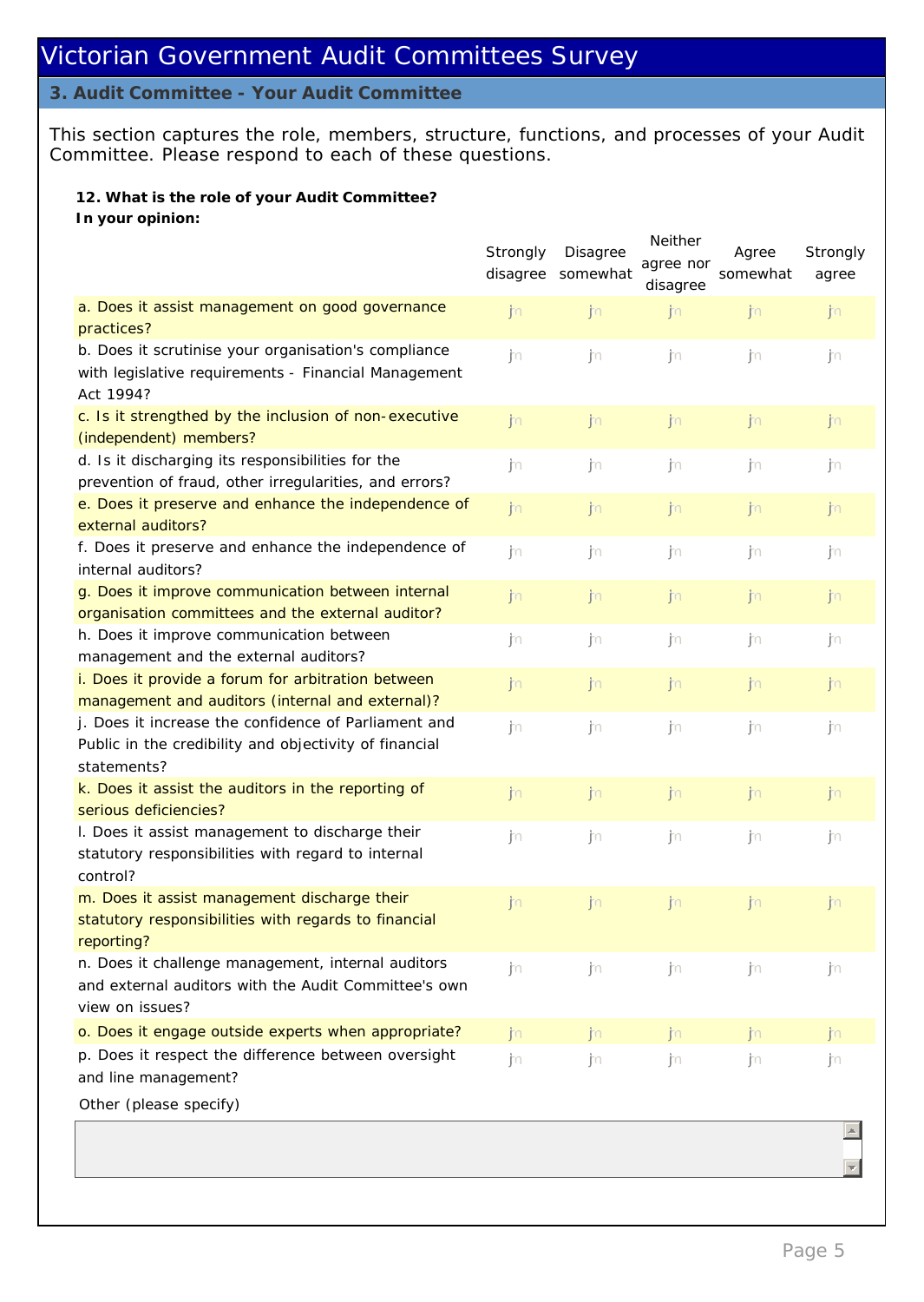**13. Who does the Chairperson of the Audit Committee report to?**

the Chairperson of the Board

- <sub>In</sub> Departmental Secretary
- **h** Chief Executive Officer

Other (please specify)

#### **14. Does an Audit Commiittee Charter exist?**

- nmlkj Yes
- the No

**15. What attributes of Audit Committee members are important in contributing to the success of Audit Committees?**

|                                                                                      | Strongly<br>disagree | Disagree<br>somewhat | <b>Neither</b><br>Agree nor<br>Disagree | Agree<br>somewhat | Strongly<br>agree |
|--------------------------------------------------------------------------------------|----------------------|----------------------|-----------------------------------------|-------------------|-------------------|
| a. Knowledge of the organisation's business.                                         | n                    | n                    | n                                       | n                 | jn.               |
| b. Knowledge of finance and accounting.                                              | m                    | in                   | m                                       | jЮ                | m                 |
| c. Knowledge of auditing.                                                            | <b>i</b> n           | n                    | n                                       | n                 | $\mathsf{m}$      |
| d. Variety of backgrounds among the committee.                                       | m                    | m                    | ijn                                     | . jn              | m                 |
| e. Enthusiastic Chairman.                                                            | $ 30\rangle$         | n                    | n                                       | $\mathsf{m}$      | $\mathsf{m}$      |
| f. Ability to devote the necessary time.                                             | m                    | in.                  | -ito                                    | in                | m                 |
| g. Sound judgement.                                                                  | n                    | n                    | n                                       | n                 | $\mathsf{m}$      |
| h. Full understanding of the purpose and<br>responsibilities of the Audit Committee. | jm                   | ∣m                   | ijn                                     | jЮ                | m                 |
| i. Independence from management.                                                     | $\mathsf{m}$         | n                    | n                                       | j.                | $\mathsf{m}$      |
| Other (please specify)                                                               |                      |                      |                                         |                   |                   |

**16. Are independent external Audit Committee members remunerated for their services?**

jn Yes

jn No

Other (please specify if Independent member is also an Board member))

 $\leftarrow$ 

 $\Box$ 

 $\blacktriangle$ 

 $\overline{\mathcal{F}}$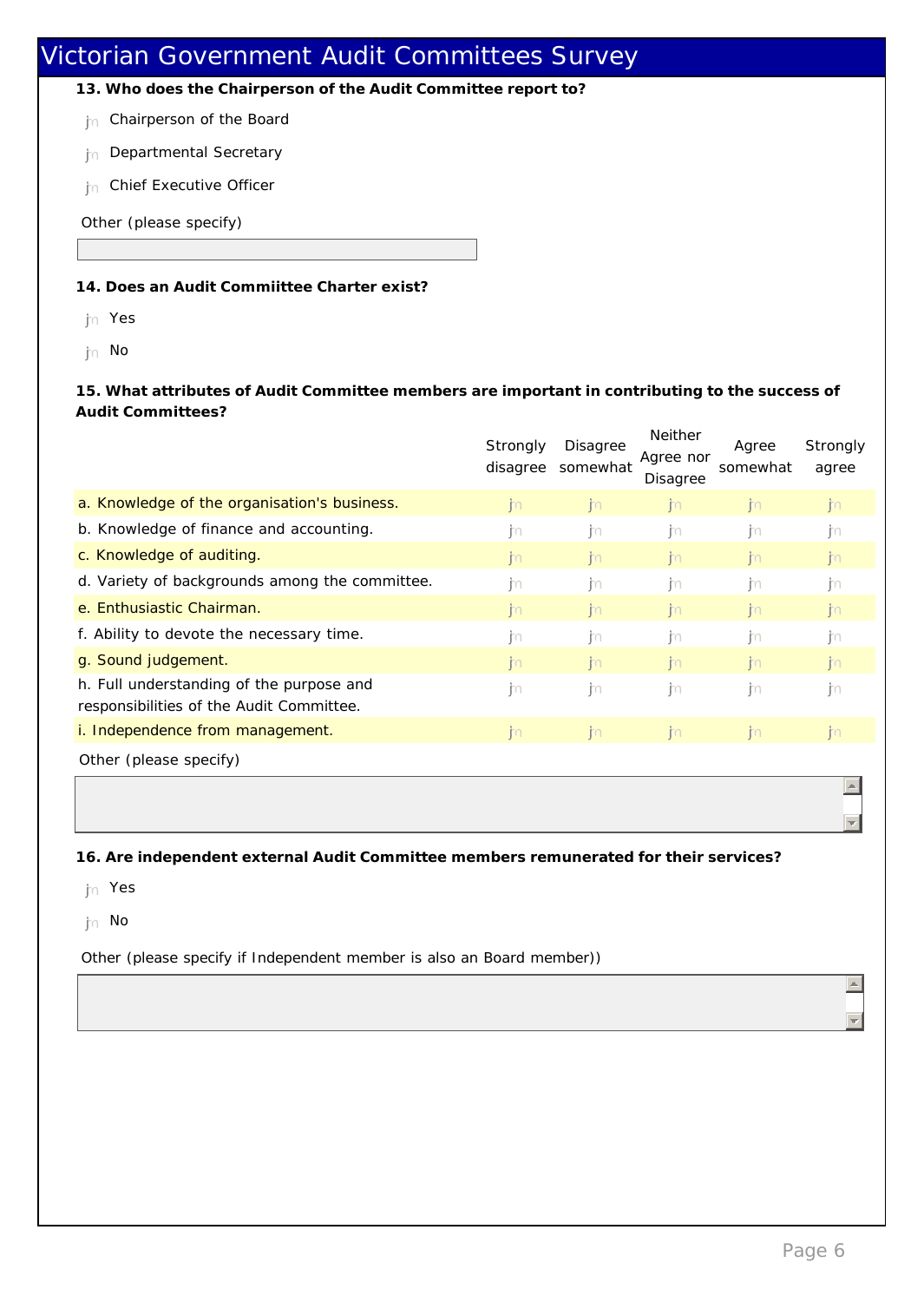- **17. How much is each external independent Audit Committee member paid each financial year?**
- jn Voluntary
- $jn < $1,000$
- $n$  \$1,000 \$4,000
- $ln$  \$4,001 \$8,000
- $n$  \$8,001 \$12,000
- $|n| > $12,000$

Other (please indicate if this includes Director's fees as a Board member))

**18. Audit Committee members:**

|                                                                                                          |         | No Yes  |
|----------------------------------------------------------------------------------------------------------|---------|---------|
| a. Are independent Audit Committee members engaged for a fixed period of time?                           |         | ita ita |
| b. Do Audit Committee members receive any induction and orientation program?                             | ita ita |         |
| c. Are members of the Audit Committee briefed/trained on ethics, care and deligence?                     |         | ita ita |
| d. Are independent members of the Audit Committee personally covered by personal<br>insurance liability? | ith ith |         |

Other (please specify)

 $\equiv$ 

 $\Box$ 

 $\vert \triangle \vert$ 

 $\overline{\phantom{m}}$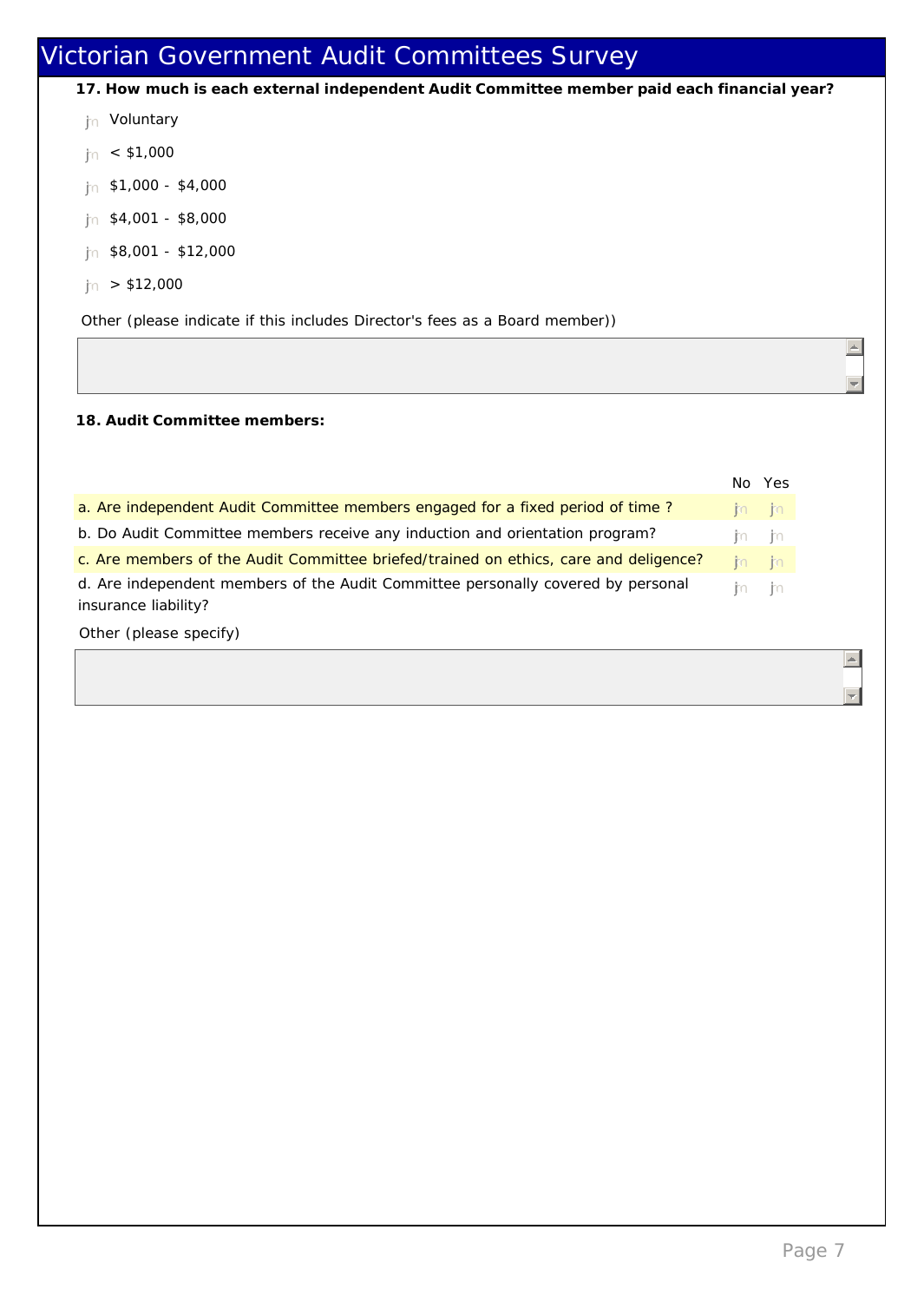**19. What functions are assigned to your Audit Committee?**

|                                                             | Neither                                                |              |              |       |       |               |  |  |
|-------------------------------------------------------------|--------------------------------------------------------|--------------|--------------|-------|-------|---------------|--|--|
|                                                             | StronglySomewhat Agree SomewhatStrongly <sub>N/A</sub> |              |              |       |       |               |  |  |
|                                                             | disagree disagree                                      |              | Nor          | agree | agree |               |  |  |
|                                                             |                                                        |              | Disagree     |       |       |               |  |  |
| a. Review audited annual financial reports.                 | $\mathsf{m}$                                           | jn           | $\mathsf{m}$ | n     | im.   | $\mathsf{m}$  |  |  |
| b. Review entire annual report.                             | m                                                      | -Im          | in.          | -Im   | m     | ∣m            |  |  |
| c. Review interim reports.                                  | j.                                                     | $\mathsf{m}$ | n            | n     | n     | jn.           |  |  |
| d. Review summary financal reports.                         | in.                                                    | ijn          | jυ           | ∫n    | m     | ∣m            |  |  |
| e. Review accounting principles, practices, and significant | n                                                      | n            | n            | jm.   | jm.   | n             |  |  |
| changes during the year.                                    |                                                        |              |              |       |       |               |  |  |
| f. Monitor compliance with Financil Management Act 1994     | m                                                      | jn           | jn           | jn.   | jn    | m.            |  |  |
| (Directions & Financial Management Compliance               |                                                        |              |              |       |       |               |  |  |
| Framework).                                                 |                                                        |              |              |       |       |               |  |  |
| g. Review prior to issue press statements and publicity     | n                                                      | n            | $\mathsf{m}$ | n     | n     | $\mathsf{kn}$ |  |  |
| material relating to financial matters.                     |                                                        |              |              |       |       |               |  |  |
| h. Authority to engage staff and consultants as required.   | I'n                                                    | j٥           | jυ           | jυ    | m     | ∣m            |  |  |
| i. Manage its own financial budget and expenditure.         | $\mathsf{m}$                                           | $\mathsf{m}$ | n            | n     | n     | n             |  |  |
| j. Approve the internal audit program.                      | jn.                                                    | $\mathsf{m}$ | jn           | jn.   | m     | in.           |  |  |
| Other (please specify)                                      |                                                        |              |              |       |       |               |  |  |

**20. What issues/practices are important in contributing to the success of Audit Committees?** Neither

|                                                                                     | <b>NEINIEI</b>           |                  |              |                         |                            |
|-------------------------------------------------------------------------------------|--------------------------|------------------|--------------|-------------------------|----------------------------|
|                                                                                     | <b>Strongly Disagree</b> | disagreesomewhat | Agree<br>Nor | Agree<br>somewhat agree | Strongly                   |
|                                                                                     |                          |                  | Disagree     |                         |                            |
| a. Availability of relevant information.                                            | n                        | n                | n            | n                       | jn                         |
| b. Prompt answering of queries.                                                     | in.                      | jυ               | ₫n           | -In                     | jn                         |
| c. Ready access to external auditors.                                               | $\mathsf{m}$             | n                | n            | $\mathsf{m}$            | jn                         |
| d. Ready access to internal auditors.                                               | in.                      | $\mathsf{m}$     | jn.          | in.                     | jn                         |
| e. Continuity of membership.                                                        | jm.                      | $\mathsf{m}$     | n            | n                       | jn                         |
| f. Written statement of objectives and responsibilities.                            | $\mathsf{m}$             | jn               | jn           | jn                      | jn                         |
| g. Prompt notification of problems by management.                                   | $\mathsf{m}$             | n                | n            | $\mathsf{m}$            | jn                         |
| h. Provision of an agenda and timely releases of material in<br>advance of meeting. | jn.                      | jn               | j'n          | jn.                     | jn                         |
| i. Rotation of membership.                                                          | kn.                      | $\mathsf{m}$     | $\mathsf{m}$ | $\mathsf{m}$            | jn                         |
| j. Careful selection of members.                                                    | $\mathsf{m}$             | -Im              | in.          | in.                     | jn                         |
| k. Independence from management.                                                    | $\mathsf{m}$             | n                | n            | n                       | jn                         |
| I. Review internal audit performance annually.                                      | $\mathsf{m}$             | $\mathsf{m}$     | $\mathsf{m}$ | -jn                     | ∣m                         |
| m. Report frequency and attendance at meetings in Annual<br>Report.                 | n                        | jn               | n            | n                       | jn                         |
| n. Review external audit performance annually.                                      | $\mathsf{m}$             | jn               | -Im          | . jn                    | jn                         |
| o. Report Audit Committee activities in Annual Report.                              | $\mathsf{m}$             | n                | n            | n                       | j'n                        |
| Other (please specify)                                                              |                          |                  |              |                         |                            |
|                                                                                     |                          |                  |              |                         | $\mathcal{A}_\mathrm{c}$ . |

 $\left| \right|$ 

 $\Box$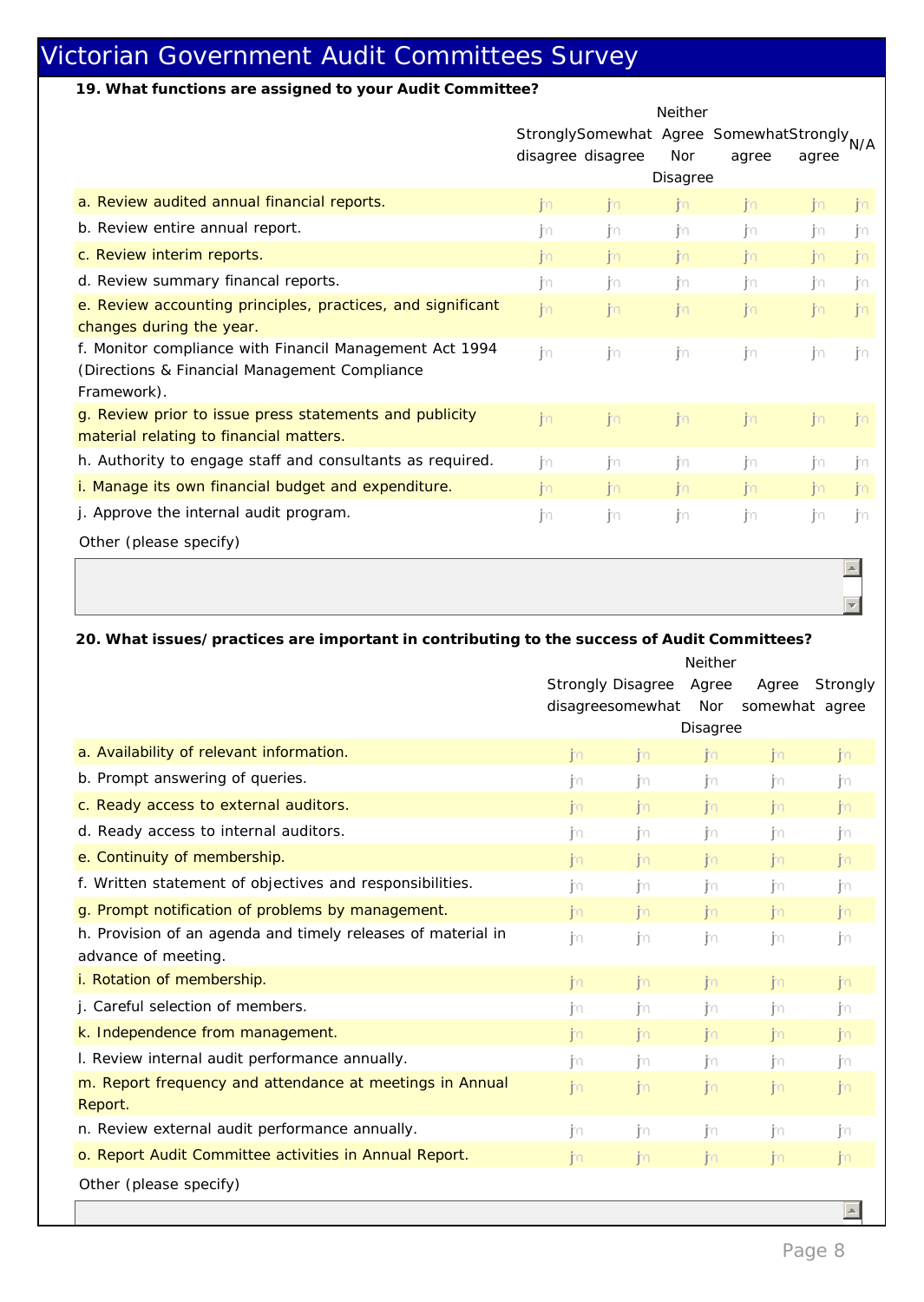**21. How often are performance reviews of the Audit Committee conducted?**

- tn Annually
- tn Every two years
- the Every thee years
- th Never

Other (please specify)

**22. Who conducts these reviews (Quality Assessments)?**

- $e$  Internally by Chairperson of Audit Committee
- $e$  Externally by peer review

Other (please specify)

 $\overline{\mathcal{L}}$ 

 $\triangle$ 

 $\Box$ 

 $\vert \equiv \vert$ 

 $\overline{\mathbb{E}}$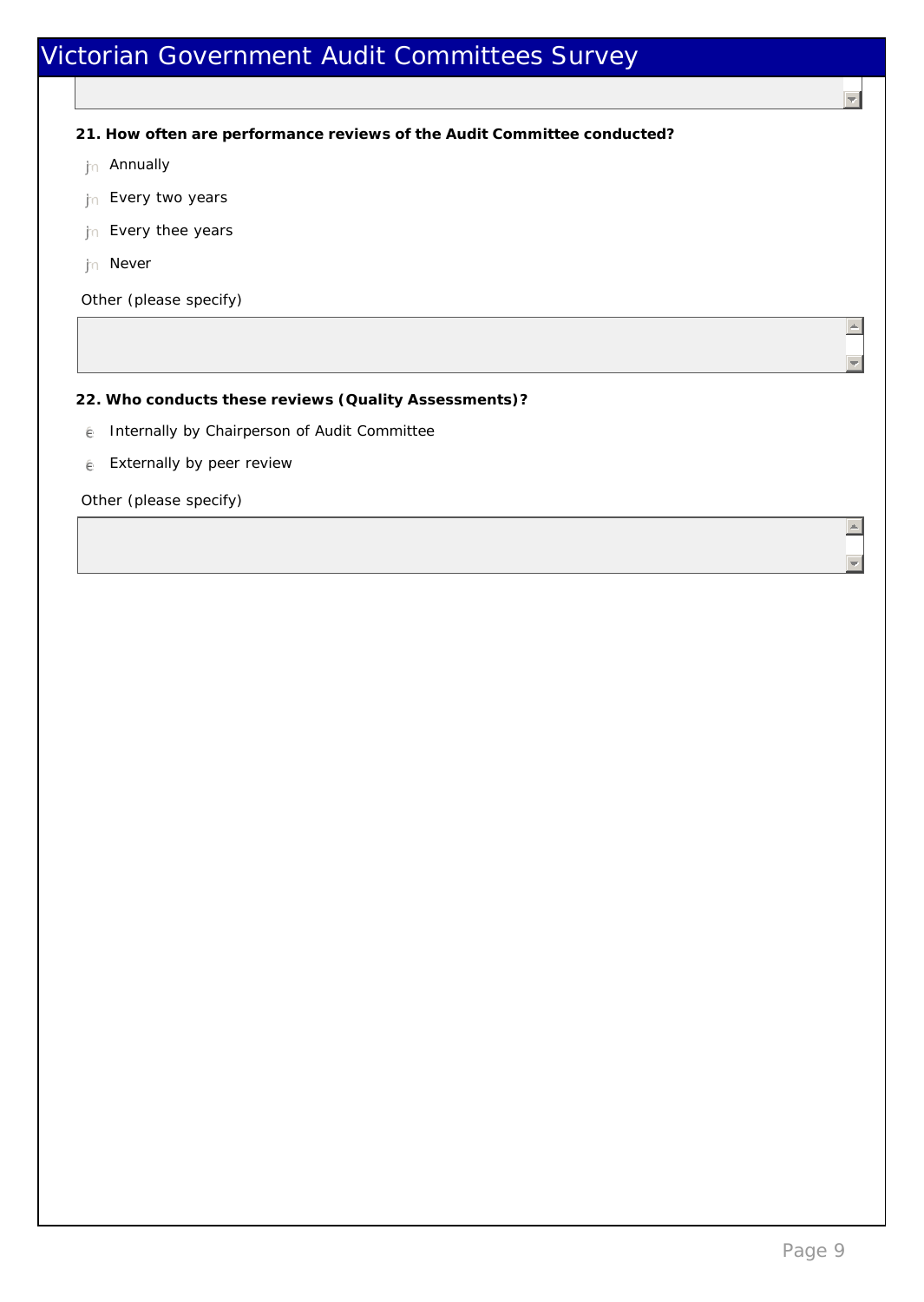#### **4. Audit Committee - Internal audit**

This section captures working partnership between the Audit Committee and the Internal Audit.

**23. Who does the Chief Internal Audit Executive report to?**

|                                                                                      | Nο      | Yes                |
|--------------------------------------------------------------------------------------|---------|--------------------|
| a. Chair of the Audit Committee                                                      |         | <b>KOLL ROUTER</b> |
| b. Head of the organisation (Departmental Secretary/Chief Executive Officer/Chair of | the the |                    |
| the Board)                                                                           |         |                    |

Other (please specify)

**24. Is the internal audit function internally sourced, co-sourced or completely outsourced?**

 $\ln$  Internally sourced

 $n$  Co-sourced

tn Outsourced

Other (please specify)

**25. Does the Audit Committee do its part to ensure the objectivity of the internal audit team?**

nmlkj Yes

jn No

Other (please specify)

**26. Does the Audit Committee provide constructive feedback to the Chief Internal Audit executive at least annually?**

 $\mathsf{Im}$  Yes

jn No

Other (please specify)

 $\triangleq$ 

 $\overline{\phantom{a}}$ 

 $\Box$ 

 $=$ 

 $\vert - \vert$ 

 $\frac{1}{2}$ 

 $\blacktriangle$ 

 $\overline{z}$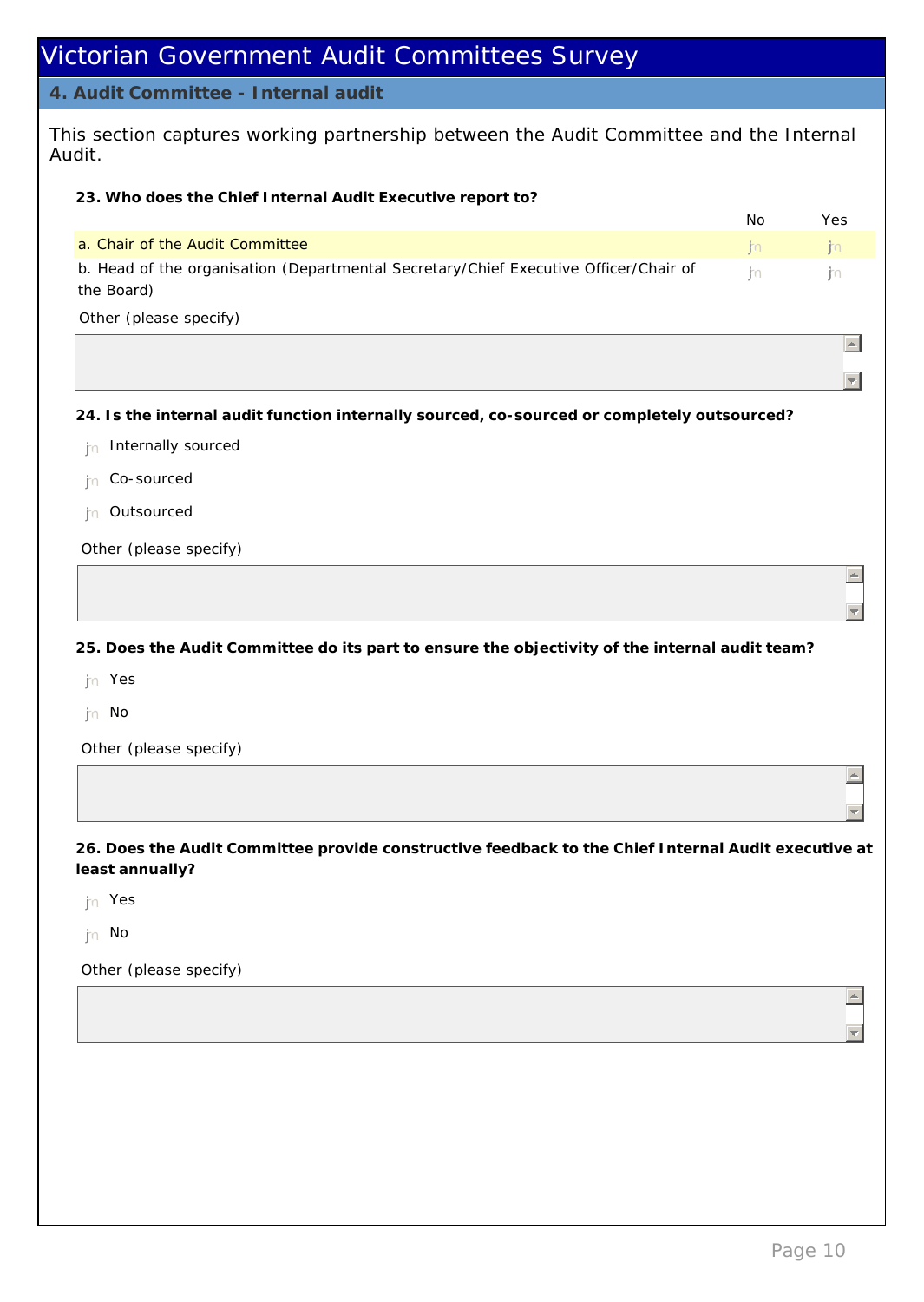- **27. How would you rate the services that the Audit Committee receives from the Internal Auditors?**
- jn May be improved
- $n$  Is functional
- th Is good

Please provide examples and recommendations for improvements

 $\left| \right|$ 

 $\Box$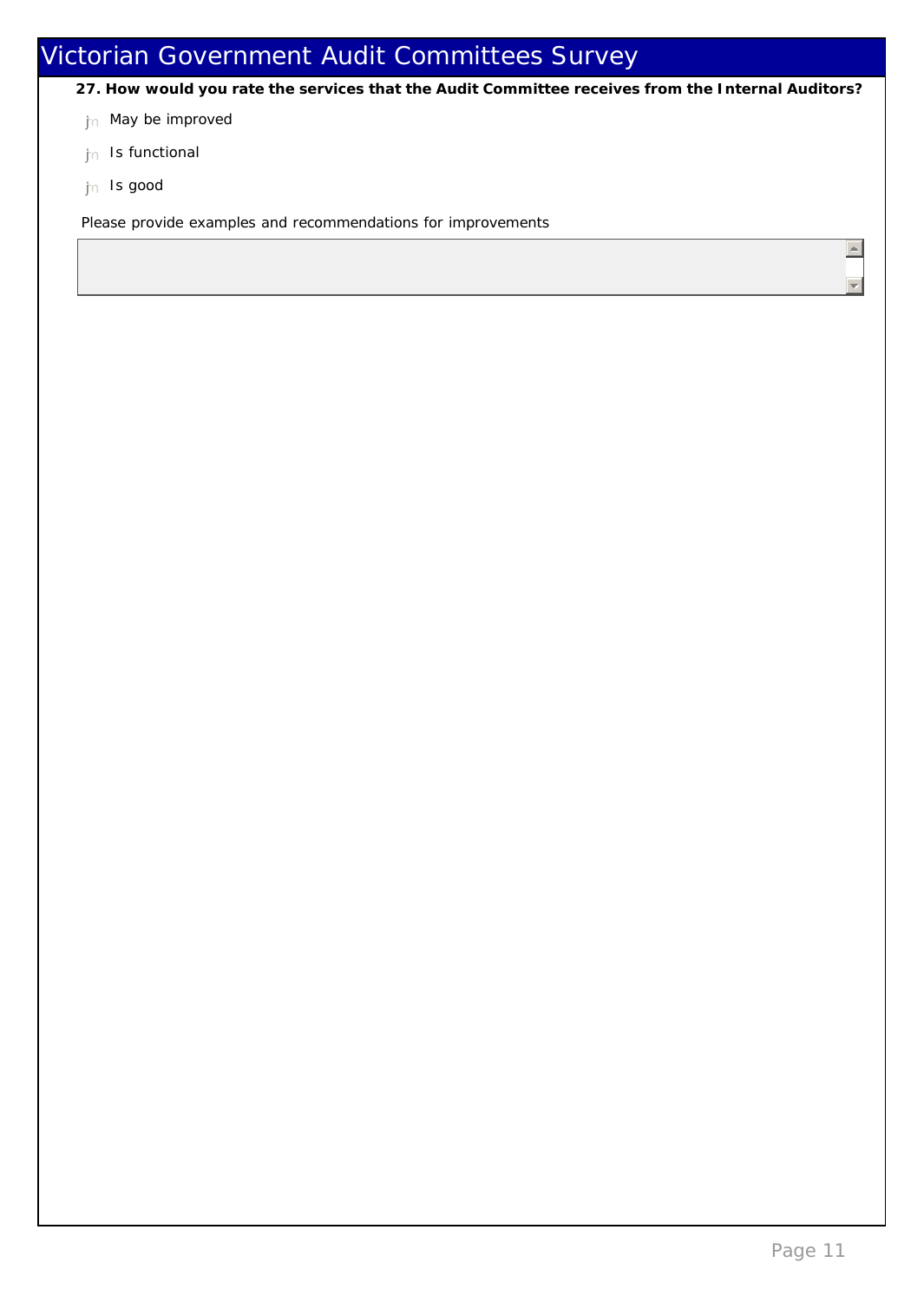#### **5. Audit Committee - Management**

This section captures working partnership between the Audit Committee and Management.

**28. Is the Managerial Head of the organisation (Departmental Secretary, CEO, Chair of Board) a member of the Audit Committee?**

- nmlkj Yes
- the No
- **29. Is the Chief Financial Officer a member of the Audit Committee?**
- nmlkj Yes
- th No
- **30. Does management support the activities of the Audit Committee?**
- nmlkj Yes
- nmlkj No

Please provide examples of good support as well as areas of opportunities for improvement

**31. Would you say that the Audit Committee's relationship with management of the organisation.**

- $n$  May be improved
- jn Is functional
- th Is good

Other (please specify)

 $\vert \equiv \vert$ 

 $\left| \frac{1}{2} \right|$ 

 $\left. \right. \right. \left. \right. \left. \right. \left. \right. \left. \right. \left. \right. \left. \left. \right. \left. \right. \left. \right. \left. \left. \right. \left. \right. \left. \left. \right. \right. \left. \left. \right. \left. \right. \left. \right. \left. \left. \right. \right. \left. \left. \right. \left. \right. \left. \left. \right. \right. \left. \left. \right. \right. \left. \left. \right. \right. \left. \left. \right. \left. \left. \right. \right. \left. \left. \right. \right. \left. \left. \right. \right. \left. \$ 

 $\equiv$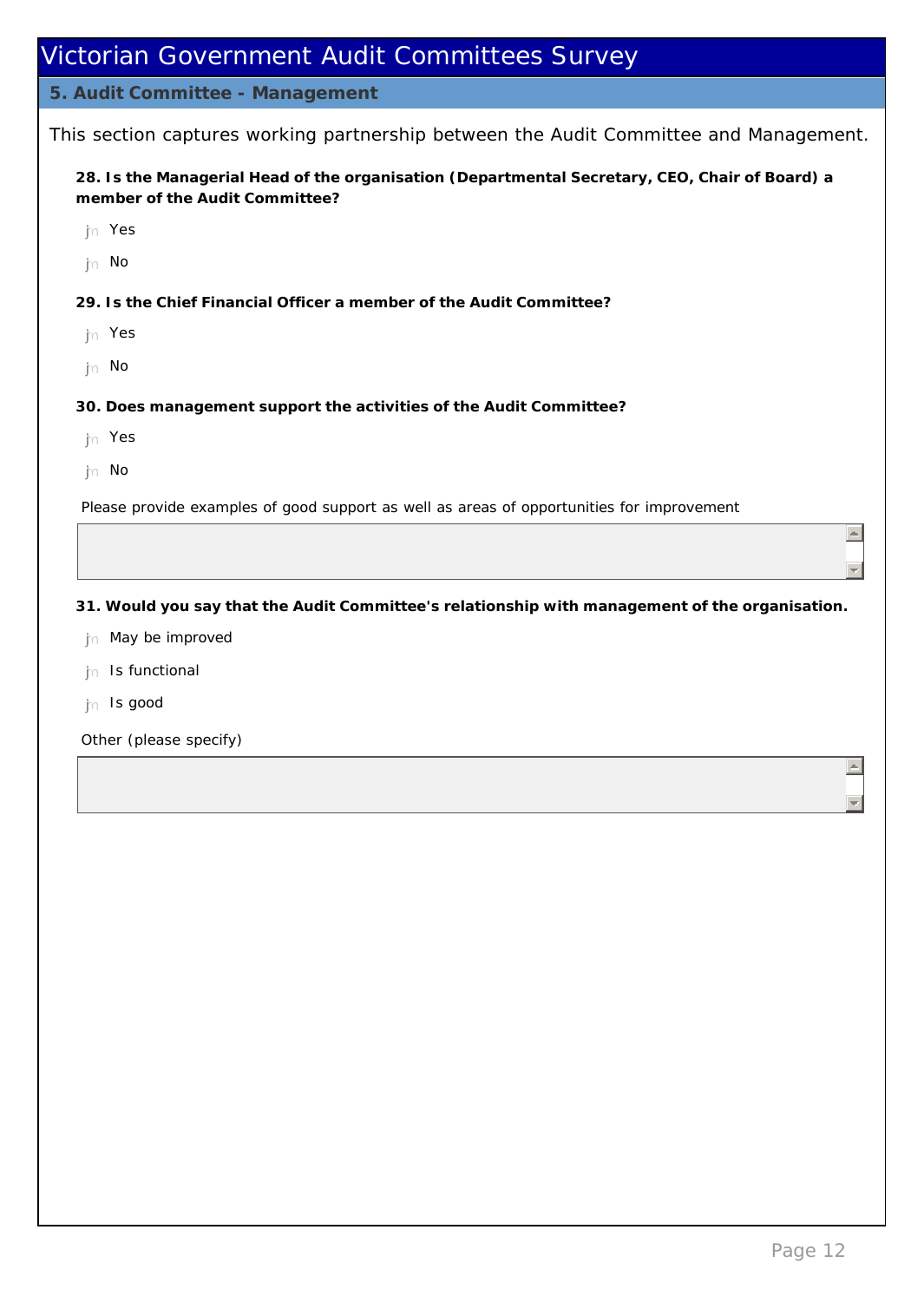#### **6. Audit Committee - External Auditors**

This section captures working partnership between the Audit Committee and the external auditor.

- **32. Is your external auditor the Victorian Auditor General?**
- nmlkj Yes
- the No

If your answer is No, please inform us of who is your external auditor.

**33. Audit Committee's relationship with External Auditors. Does the Audit Committee :**

|                                                                                         | No           | Yes          |
|-----------------------------------------------------------------------------------------|--------------|--------------|
| a. Discuss with external auditors experiences and problems encountered when carrying    | j.           | $\mathsf{m}$ |
| out their audit?                                                                        |              |              |
| b. Discuss the meaning and significance of audited figures and notes disclosed in       | m            | m            |
| financial reports?                                                                      |              |              |
| c. Discuss the scope and timing of the external audit program?                          | j.           | $\mathsf{m}$ |
| d. Review factors that might impair, or be perceived to impair the external auditor's   | m            | jm           |
| independence?                                                                           |              |              |
| e. Discuss with the external auditors about the findings of the organisation's internal | n            | jin          |
| control systems?                                                                        |              |              |
| f. Review audit fees?                                                                   | j.           | m            |
| g. Arbitrate between auditors and management?                                           | $\mathsf{m}$ | $\mathsf{m}$ |
| Other (please specify)                                                                  |              |              |
|                                                                                         |              |              |

**34. Would you say that the Audit Committee's relationship with external auditor as:**

- $n<sub>n</sub>$  May be improved
- $n<sub>n</sub>$  Is functional
- th Is good

 $\left| \right|$ 

 $\overline{\mathcal{A}}$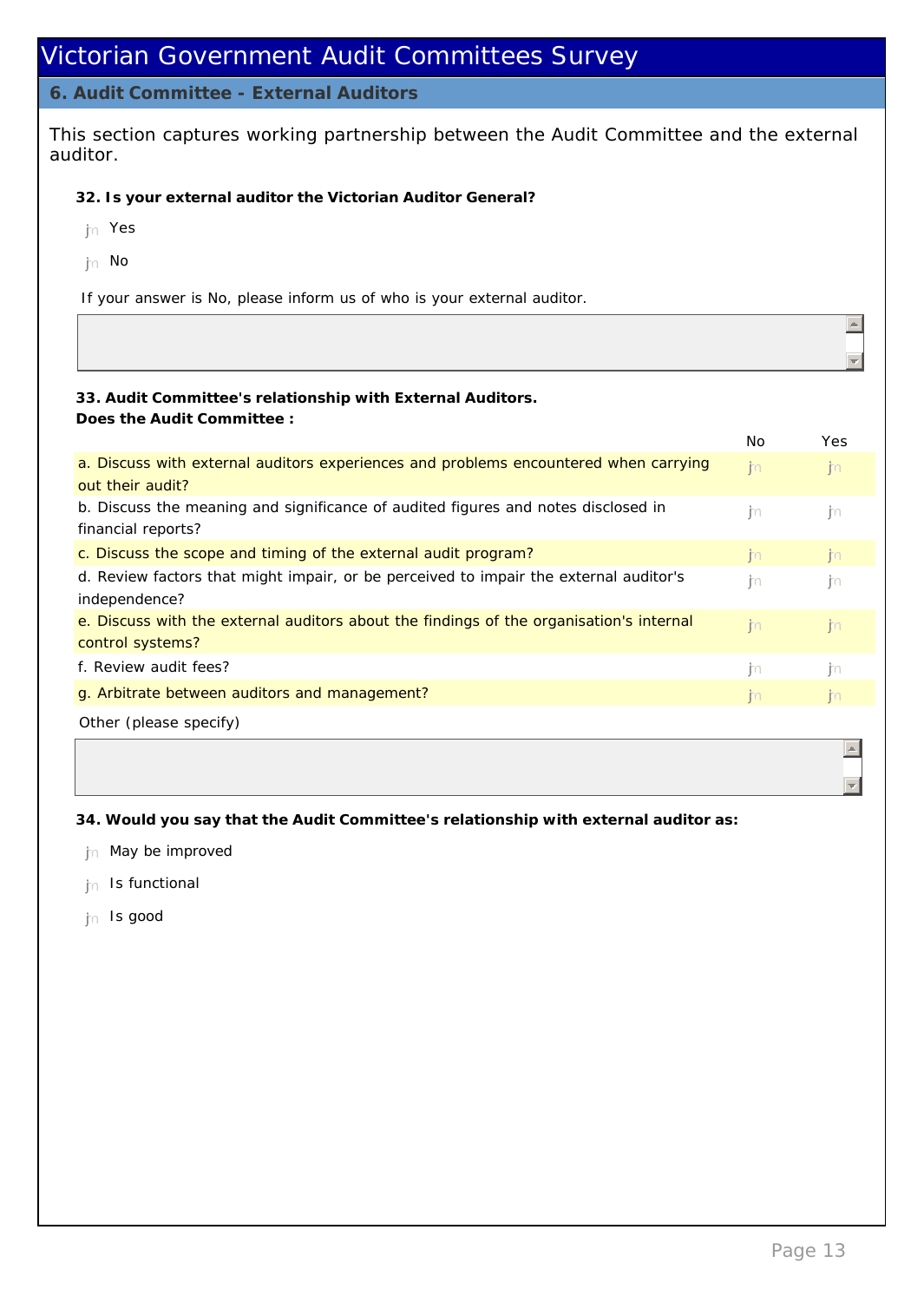### **7. Audit Committee - Governance**

Governance:

Corporate Governance is the responsibility and accountability for the overall operation of an organisation.

Financial Governance involves the responsibility and accountability for all financial aspects affecting an organisation.

Operational Governance involves the responsibility and accountability for all operational processes in an organisation.

**35. Does the Audit Committee have :**

|                                         | Yes | חמו |
|-----------------------------------------|-----|-----|
| a. An appropriate number of members.    |     |     |
| b. A majority of non-executive members. |     |     |
| c. A clear Audit Committee charter.     |     |     |
| d. Reporting procedures.                |     |     |

**36. Does Audit Committee corporate governance activities include oversight of:**

|                                                 | Yes            | No             |
|-------------------------------------------------|----------------|----------------|
| a. Attributes of internal control.              | $\mathbb{E}$   | R <sub>0</sub> |
| b. Management's risk mitigation plans.          | m              | m              |
| c. Budgets and economic issues.                 | m              | m              |
| d. The efficient and effective use of corporate | m              | m              |
| resources.                                      |                |                |
| e. Achievement of outputs.                      | $\mathbb{R}^n$ | m              |
| f. Achievement of outcomes.                     |                |                |

**37. Does the Audit Committee review corporate risk management evaluations?**

- th Yes
- jn No

**38. Does the Audit Committee oversee corporate performance?**

- nmlkj Yes
- $\mathsf{p}_0$  No

Other (please specify)

 $\overline{A}$ 

 $\overline{\phantom{a}}$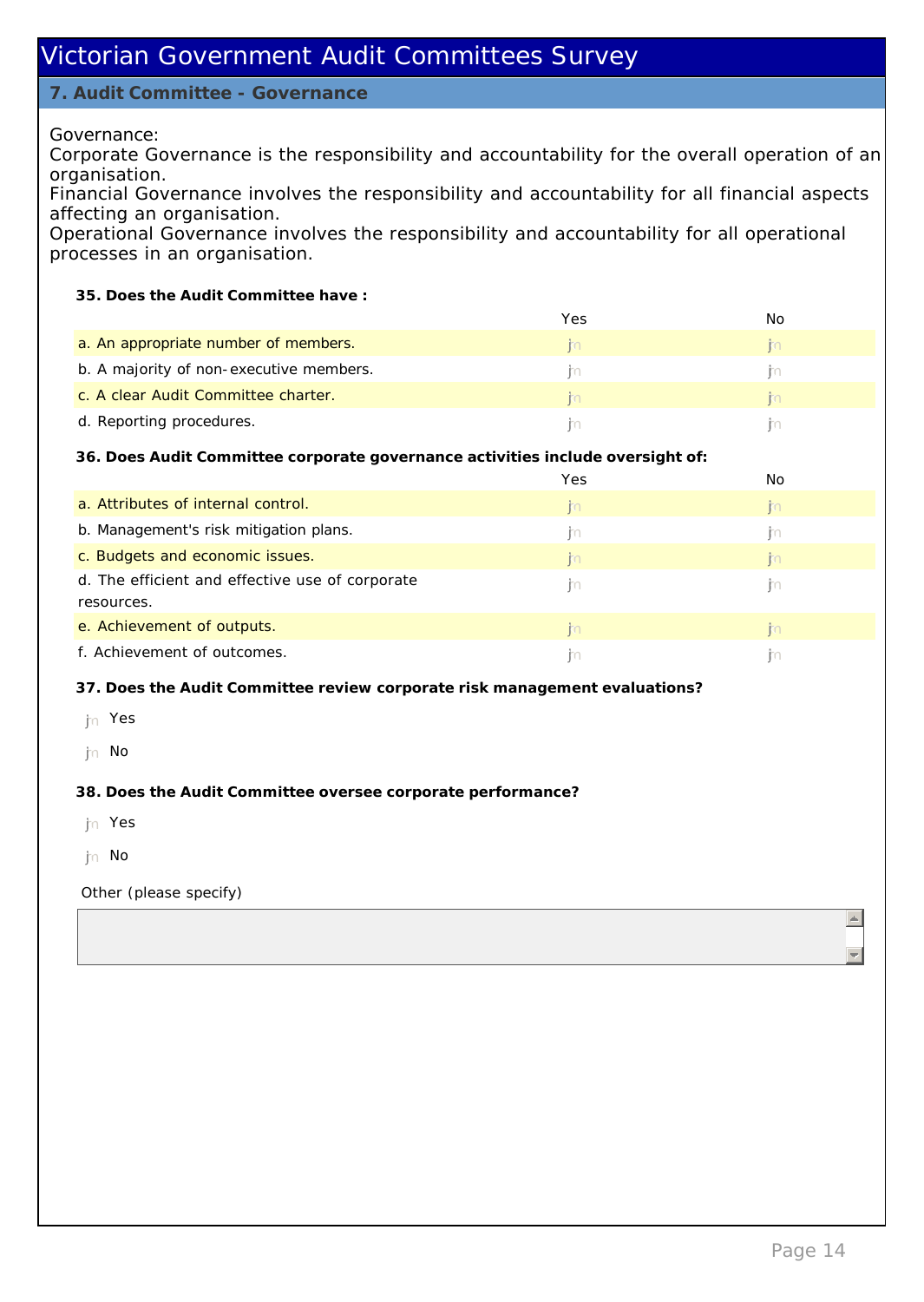| Victorian Government Audit Committees Survey                                                                                                          |
|-------------------------------------------------------------------------------------------------------------------------------------------------------|
| 8. Audit Committee - Assurance                                                                                                                        |
| To determine how assurance is provided by internal and external auditors.                                                                             |
| 39. Does the Audit Committee oversee the program and reports of the Internal Auditors?                                                                |
| Yes<br>im.                                                                                                                                            |
| No<br>im.                                                                                                                                             |
| Other (please specify)                                                                                                                                |
|                                                                                                                                                       |
| 40. Does the Audit Committee ensure that the external auditors deliver the professional opinion of<br>the financial and performance audits conducted? |
| Yes<br>m.                                                                                                                                             |
| $\mathsf{In}$ No                                                                                                                                      |
| Other (please specify)                                                                                                                                |
|                                                                                                                                                       |
|                                                                                                                                                       |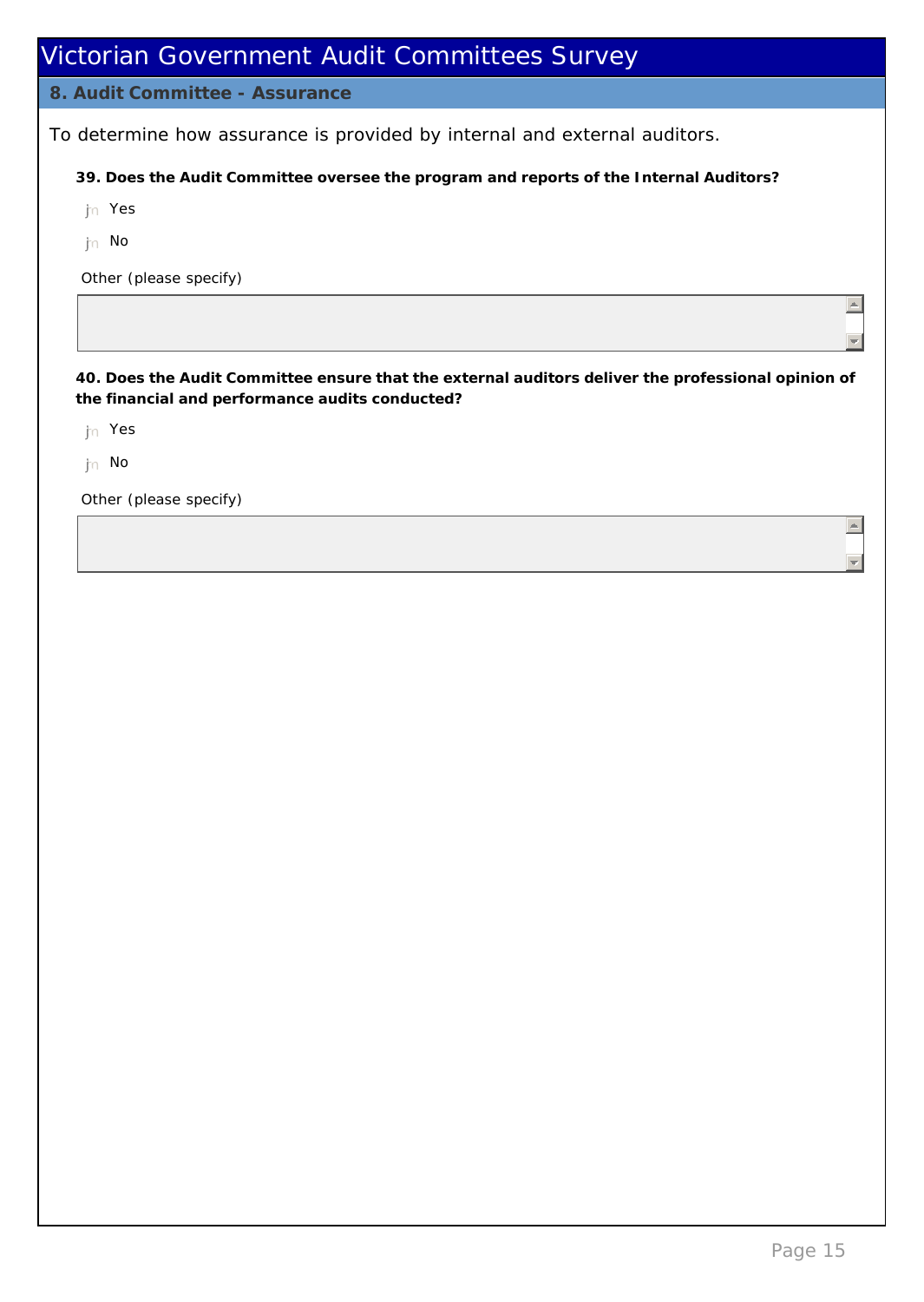#### **9. Audit Committee - Public Value**

Regarding coporate governance, there is adequate assurance through professional and ethical processes:

**41. Does your Audit Committee influence the achievement of public value on the following issues:**

|                                                                                    | <b>Neither</b>    |              |              |                                         |       |
|------------------------------------------------------------------------------------|-------------------|--------------|--------------|-----------------------------------------|-------|
|                                                                                    |                   |              |              | StronglySomewhat agree SomewhatStrongly |       |
|                                                                                    | disagree disagree |              | nor          | agree                                   | agree |
|                                                                                    |                   |              | disagree     |                                         |       |
| a. Regarding transparency and reliability of all public reports<br>generated.      | n                 | n            | $\mathsf{m}$ | jin.                                    | n     |
| b. Regarding compliance with applicable laws and regulations.                      | m                 | -Im          | in.          | in.                                     | jn.   |
| c. Through acknowledgement of and action taken in the                              | n                 | n            | n            | $\mathsf{m}$                            | jn    |
| interest of stakeholders.                                                          |                   |              |              |                                         |       |
| d. Regarding protection and increase in stakeholder welfare.                       | m                 | jm           | jυ           | Ť∩                                      | jυ    |
| e. Regarding adequate resources.                                                   | n                 | <b>i</b> n   | n            | im.                                     | n     |
| f. When the organisation strives to provide a positive impact on<br>the community. | -Im               | im           | m            | in.                                     | jn    |
| g. By the organisation being fair and honest in its dealings.                      | <b>i</b> m        | <b>I</b> m   | $\mathsf{m}$ | jin.                                    | jn.   |
| h. By the organisation providing ongoing services.                                 | m                 | -Im          | -Im          | in.                                     | jυ    |
| i. Managing operations efficiently and effectively.                                | n                 | n            | $\mathsf{m}$ | $\mathsf{m}$                            | j'n   |
| j. Whether appropriate internal control systems prevail.                           | jm                | m            | jm           | Ť∩                                      | jn    |
| k. When the organisation observes environmental expectations.                      | $\mathsf{m}$      | $\mathsf{m}$ | n            | j.                                      | n     |
| Other (please specify)                                                             |                   |              |              |                                         |       |

 $\vert \mathbb{A} \vert$ 

 $\overline{\mathcal{A}}$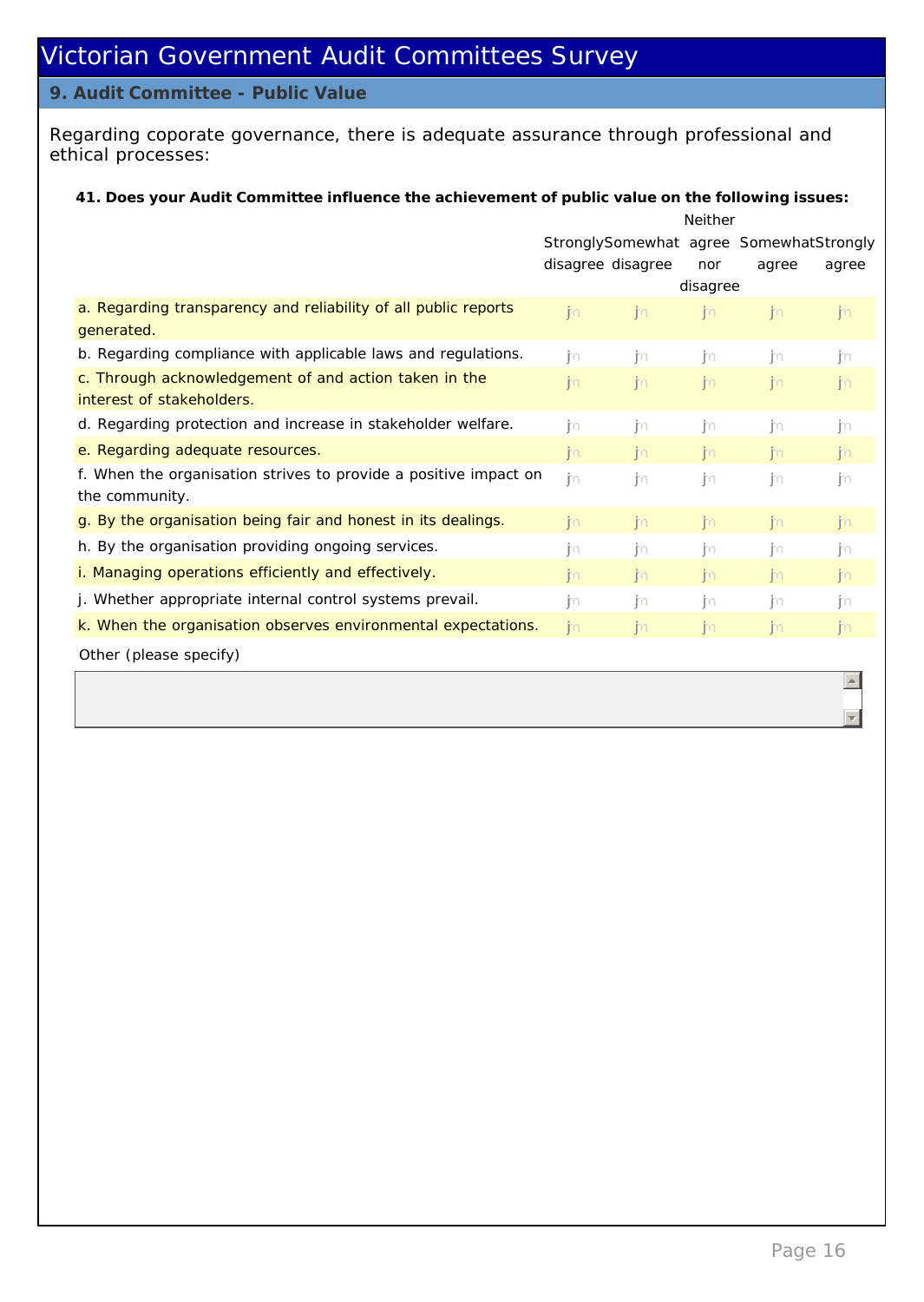## **10. Audit Committe - Performance**

## Current characteristics of your Audit Committee

## **42. What are the current characterics of your Audit Committee?**

|                                                                                                  | Neither                                 |              |                |       |       |
|--------------------------------------------------------------------------------------------------|-----------------------------------------|--------------|----------------|-------|-------|
|                                                                                                  | StronglySomewhat agree SomewhatStrongly |              |                |       |       |
|                                                                                                  | Disagree disagree                       |              | nor            | agree | Agree |
|                                                                                                  |                                         |              | disagree       |       |       |
| a. Indecisive?                                                                                   | n                                       | n            | n              | n     | jn    |
| b. Not empowered?                                                                                | jn                                      | ∫∩           | . jn           | . jn  | . jn  |
| c. Dominated by Management?                                                                      | jn                                      | jn           | j <sub>0</sub> | jn    | jn    |
| d. Reactive?                                                                                     | jυ                                      | . jn         | . jn           | jn    | . jn  |
| e. Focused on compliance with minimum legal requirements?                                        | n                                       | n            | n              | n     | jn    |
| f. Uncertain as to the role beyond legal requirements?                                           | ₫n                                      | . jn         | . jn           | . jn  | . jn  |
| g. Little attention paid to relationships?                                                       | jm.                                     | n            | n              | n     | jn    |
| h. Deal with the external auditor principally through<br>management?                             | jn                                      | -In          | -In            | -im   | jn.   |
| i. Minimum involvement in the selection of members and<br>chairperson?                           | jm.                                     | ijkn.        | .jkn           | .jm   | jn    |
| j. Under-resourced in personnel and funds?                                                       | jn                                      | jn           | . jn           | . jn  | j∩    |
| k. Superficial in practice?                                                                      | jn                                      | jm.          | $\mathsf{m}$   | n     | jin.  |
| I. Lacking in courage?                                                                           | ∫∩                                      | . jn         | jn             | jn    | jn    |
| m. Facing increasing expectations?                                                               | jn                                      | .jkn         | jn.            | n     | jn    |
| n. More onerous responsibilities since the introduction of the<br>Financial Management Act 1994? | jn.                                     | . jn         | jn.            | jn    | jn    |
| o. More accountable?                                                                             | jn                                      | $\mathsf{m}$ | $\mathsf{m}$   | n     | jn    |
| p. Empowered?                                                                                    | ∫∩                                      | . jto        | . jto          | . jto | jυ    |
| q. Prepared?                                                                                     | jn                                      | n            | n              | n     | jn    |
| r. Pro-active?                                                                                   | j∩                                      | ∫∩           | ∫∩             | . jn  | . jn  |
| s. Not dominated by management?                                                                  | jn                                      | n            | n              | n     | jn    |
| t. Focused on appropriate, not minimum requirements?                                             | jυ                                      | . jn         | -In            | -im   | jυ    |
| u. Focused on relationships?                                                                     | jn                                      | ijkn.        | jm.            | n     | j'n   |
| u. Educated and current with developments?                                                       | jn                                      | ₫n           | . jn           | . jn  | jυ    |
| w. Insistent on high quality and timely materials and                                            | jn                                      | jn           | jn.            | n     | jn.   |
| presentations?                                                                                   |                                         |              |                |       |       |
| x. Willing to commit the time required?                                                          | jn                                      | ∫n           | jn             | ∫n    | jn.   |
| y. Insistent on candid and direct communication?                                                 | jn                                      | n            | $\mathsf{m}$   | n     | n     |
| z. Independent?                                                                                  | ∫n                                      | ∫∩           | ∫n             | jυ    | jυ    |
| aa. Financially literate?                                                                        | תר∫                                     | jm.          | jn.            | jn.   | jn.   |
| ab. Demanding?                                                                                   | jn                                      | ∫∩           | ∫n             | jυ    | ∫n    |
| ac. Demonstrate courage and leadership?                                                          | jn                                      | jn           | j <sub>0</sub> | jn    | jn    |
| Other (please specify)                                                                           |                                         |              |                |       |       |
|                                                                                                  |                                         |              |                |       |       |

 $\overline{z}$